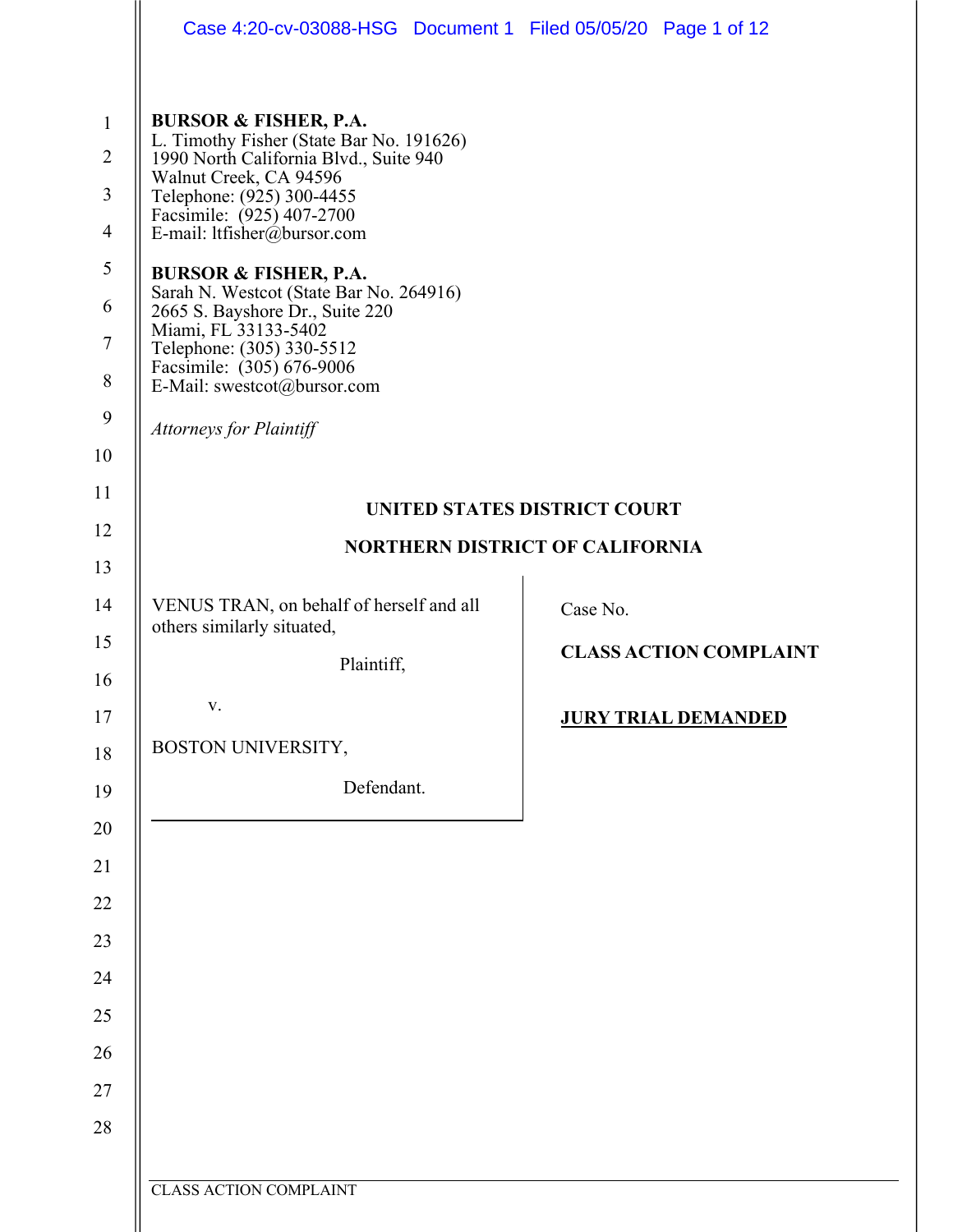Plaintiff Venus Tran ("Plaintiff") brings this action on behalf of herself and all others similarly situated against Defendant Boston University ("BU" or "Defendant"). Plaintiff makes the following allegations pursuant to the investigation of her counsel and based upon information and belief, except as to the allegations specifically pertaining to herself, which are based on personal knowledge.

### **NATURE OF THE ACTION AND FACTS COMMON TO ALL CLAIMS**

1. This is a class action lawsuit on behalf of all people who paid tuition and fees for the Spring 2020 academic term (the "Spring Term") at Boston University, and who, because of BU's response to the Novel Coronavirus Disease 2019 ("COVID-19") pandemic, lost the benefit of the education for which they paid, and/or the services for which their fees were paid, without having their tuition and fees refunded to them.

2. BU is a large private university with an enrollment of approximately 34,657 students. The university is organized into 18 school and colleges on two campuses and offers more than 300 programs of study. BU also operates an online program offering more than 44 online degree programs.

3. On March 17, 2020, through a news release from its President Robert A. Brown, BU announced that because of the COVID-19 pandemic, all in-person classes would be suspended through the end of the Spring Term. The announcement informed students that all classes would instead be held remotely through online formats for the remainder of the Spring Term.

4. Since March 17, 2020, BU has not held any in-person classes. Classes that have continued have only been offered in an online format, with no in-person instruction.

24 5. As a result of the closure of Defendant's facilities, Defendant has not delivered the educational services, facilities, access and/or opportunities that Ms. Tran and the putative class contracted and paid for. The online learning options being offered to BU students are subpar in practically every aspect, from the lack of facilities, materials, and access to faculty. Students have been deprived of the opportunity for collaborative learning and in-person dialogue, feedback, and critique. The remote learning options are in no way the equivalent of the in-person education that Plaintiff and the putative class members contracted and paid for.

1

2

3

4

5

6

7

8

9

10

11

12

13

14

15

16

17

18

19

20

21

22

23

25

26

27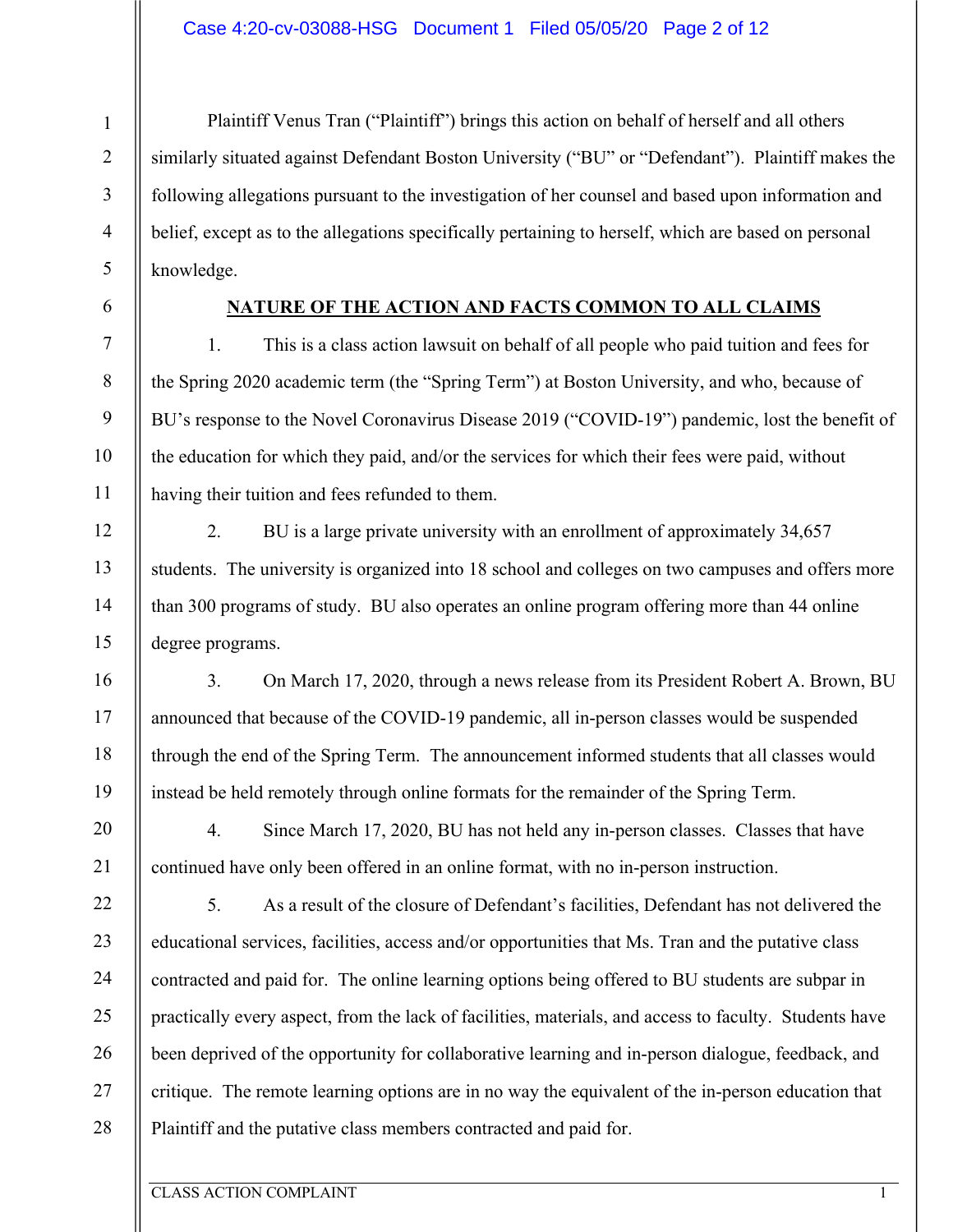6. Plaintiff and the putative class are therefore entitled to a refund of tuition and fees for in-person educational services, facilities, access and/or opportunities that Defendant has not provided. Even if BU claims it did not have a choice in cancelling in-person classes, it nevertheless has improperly retained funds for services it is not providing.

7. Through this lawsuit Plaintiff seeks, for herself and Class members, Defendant's disgorgement of the pro-rated portion of tuition and fees, proportionate to the amount of time that remained in the Spring Term when classes moved online and campus services ceased being provided and for the entirety of the Spring Term, during which all classes have been held online and no campus services have been available. Plaintiff seeks a return of these amounts on behalf of herself and the Class as defined below.

### **PARTIES**

8. Plaintiff Venus Tran is a citizen of California who resides in San Jose, California. Ms. Tran is a graduate student at BU's Medical Sciences program. Ms. Tran paid more than \$28,000 in tuition and fees to Defendant for the Spring Term. She has not been provided a refund of any tuition monies and certain fees that were paid, despite the fact that in-person classes have not been held since March 17, 2020.

9. Defendant Boston University is a private institution of higher learning with its principal place of business located at 1 Silber Way, Boston, Massachusetts 02215.

### **JURISDICTION AND VENUE**

10. The Court has jurisdiction over this action pursuant to 28 U.S.C. § 1332(d)(2)(A), as modified by the Class Action Fairness Act of 2005, because at least one member of the Class, as defined below, is a citizen of a different state than Defendant, there are more than 100 members of the Class, and the aggregate amount in controversy exceeds \$5,000,000 exclusive of interest and costs.

25 26 27 28 11. This Court has personal jurisdiction over Defendant because many of the acts and transactions giving rise to this action occurred in this District, and because Defendant conducts substantial business in this District and has sufficient minimum contacts with California. Defendant has solicited students residing in California to attend its institution; has accepted money,

1

2

3

4

5

6

7

8

9

10

11

12

13

14

15

16

17

18

19

20

21

22

23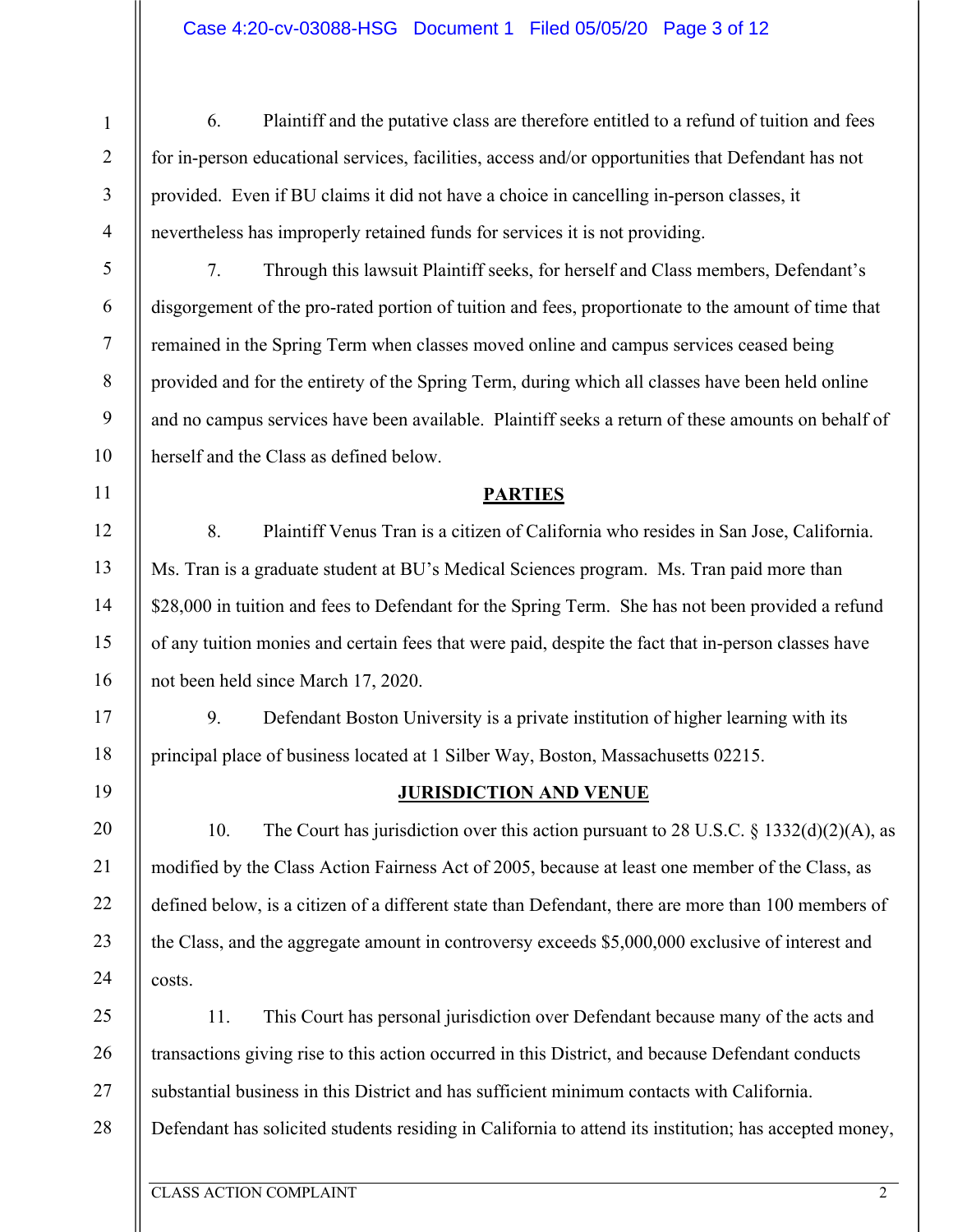### Case 4:20-cv-03088-HSG Document 1 Filed 05/05/20 Page 4 of 12

including application fees, tuition, and other fees from students residing in California, has websites accessible to students in California, has entered into contracts with California residents, and generally has minimum contacts in California sufficient to satisfy the Due Process Clauses of the California and United States Constitutions.

12. Venue is proper in this Court pursuant to 28 U.S.C. § 1391 because many of the acts and transactions giving rise to this action occurred in this District, and because Plaintiff is a resident of the state in which the District is located. Specifically, the contract that is the subject of this action was formed in this District.

### **FACTUAL ALLEGATIONS**

### 10

1

2

3

4

5

6

7

8

9

11

12

13

14

15

16

17

19

20

21

22

23

24

25

26

*Plaintiff and Class Members Paid Tuition and Fees for the Spring Term*

13. Plaintiff and Class members are individuals who paid the cost of tuition and other mandatory fees for the Spring Term at BU.

14. The Spring Term at BU began on or about January 21, 2020 and final examinations were scheduled to end on or about May 9, 2020.

15. Plaintiff and Class members paid the cost of tuition for the Spring Term. They also paid other mandatory university fees associated with the Spring Term, including Student Services fees and Health & Wellness fees.

18

16. Approximate tuition costs at BU for the Spring Term are \$28,427.

17. Fees paid by or on behalf of BU students vary based on program of study. By way of example, undergraduate students pay fees of approximately \$609 per semester while law students pay \$656 per semester, and graduate students in the medical sciences program pay \$378 per semester. Many students are required to pay additional fees associated with specific in-person courses (e.g. laboratory courses, visual arts courses).

18. The tuition and fees described in the paragraphs above are provided by way of example; total damage amounts – which may include other fees that are not listed herein but that were not refunded – will be proven at trial.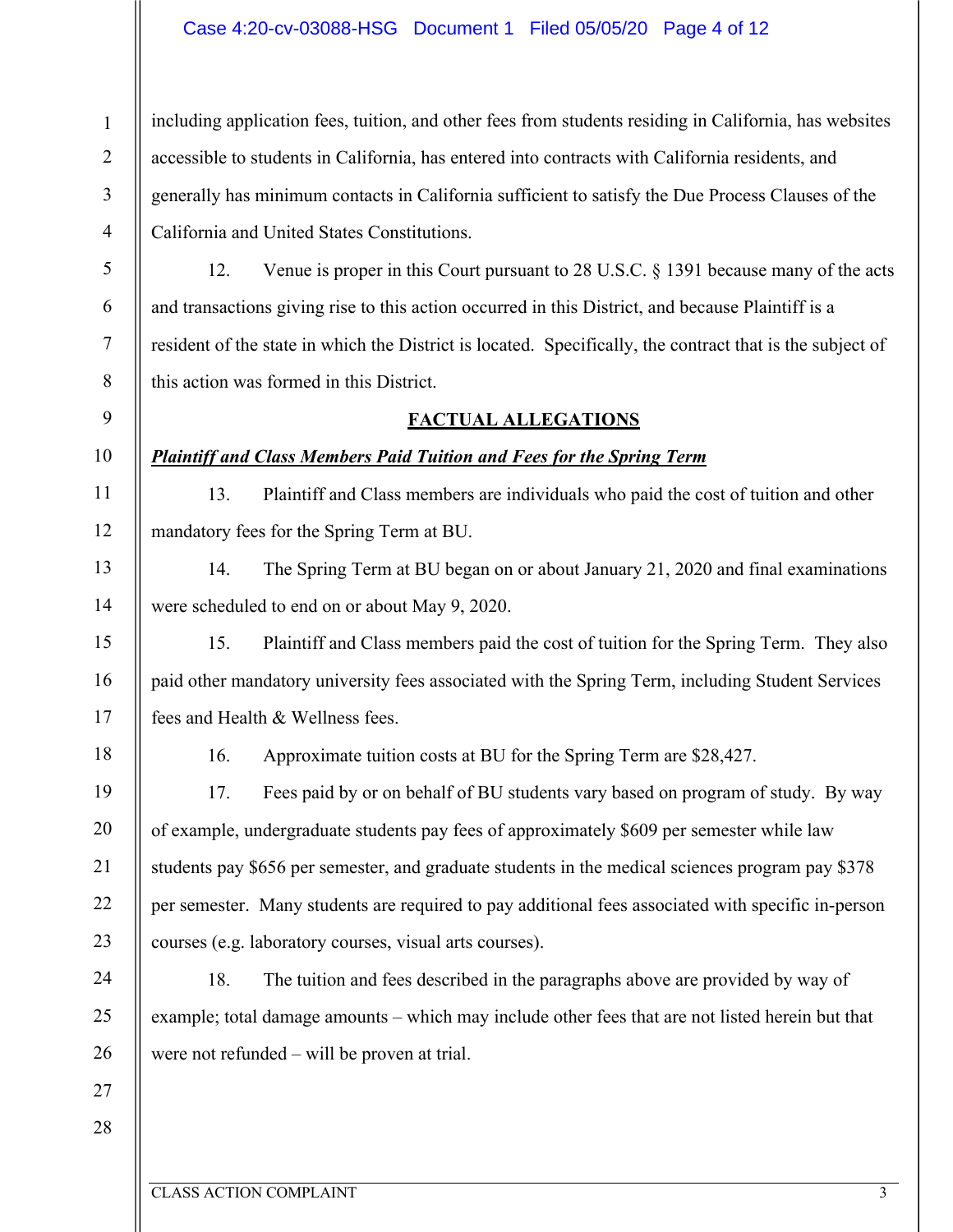1

2

3

4

5

6

7

8

9

10

11

12

13

14

15

16

17

18

19

20

21

22

### *In Response To COVID-19, BU Closed Campuses and Cancelled All In-Person Classes*

19. On March 17, 2020, BU announced via news release that because of the COVID-19 pandemic, all in-person classes would be suspended effective immediately. The announcement informed students that all classes would instead be held remotely through online formats.

20. Since March 17, 2020, BU has not held any in-person classes. Classes that have continued have only been offered in an online format, with no in-person instruction. Even classes for students with concentrations in areas where in-person instruction is especially crucial (such as music, theatre, and the sciences) have only had access to minimum online education options.

21. As a result of the closure of Defendant's facilities, Defendant has not delivered the educational services, facilities, access and/or opportunities that Plaintiff and the putative class contracted and paid for, including but not limited to critical in-class lectures and presentations. Plaintiff and the putative class are therefore entitled to a refund of all tuition and fees for services, facilities, access and/or opportunities that Defendant has not provided. Even if BU claims it did not have a choice in cancelling in-person classes, it nevertheless has improperly retained funds for services it is not providing.

22. The online learning options being offered to BU students are subpar in practically every aspect, from the lack of facilities, materials, and access to faculty. Students have been deprived of the opportunity for collaborative learning and in-person presentations, dialogue, feedback, and critique.

23. The remote learning options are in no way the equivalent of the in-person education putative class members contracted and paid for. The remote education being provided is not even remotely worth the amount charged class members for tuition for the Spring Term.

23 24 25 26 27 28 24. BU students paid a higher price for an in-person education than they would have paid for an online education. This is illustrated clearly by the vast price difference in BU's inperson, on-campus programs versus BU's own online learning programs. For example, the tuition for Spring Term for classes in the School of Social Work is \$850 per credit. BU also offers online classes in the Graduate Medical School for as little as \$480 per credit. The cost of one credit of an in-person education at BU is **nearly double** the cost of an online education at the same university.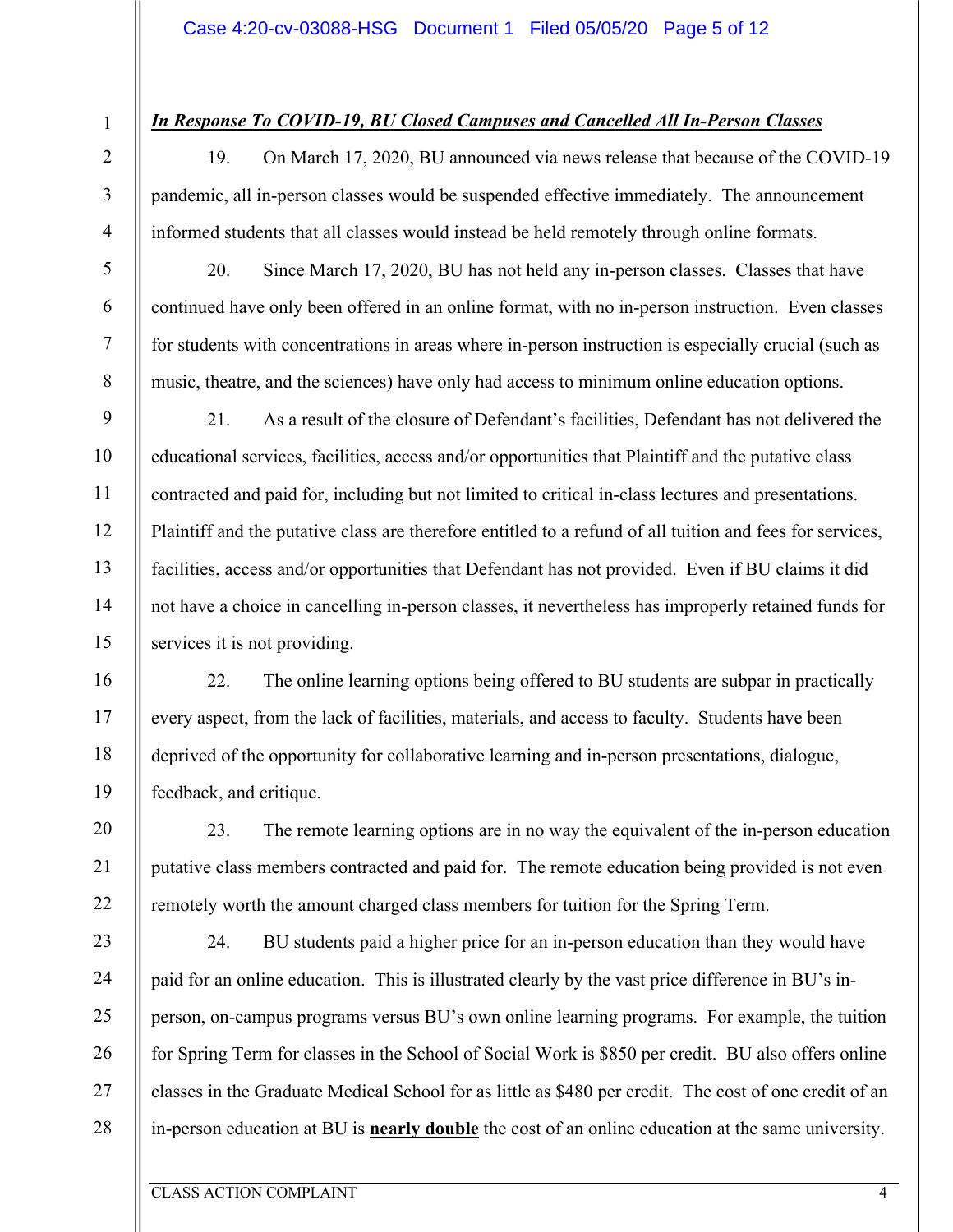25. Through this lawsuit Plaintiff seeks, for herself and Class members, Defendant's disgorgement of the pro-rated portion of tuition and fees, proportionate to the amount of time that remained in the Spring Term when classes moved online and campus services ceased being provided. Plaintiff seeks return of these amounts on behalf of herself and the Class as defined below.

### **CLASS ALLEGATIONS**

26. Plaintiff seeks to represent a class defined as all people who paid BU tuition and/or fees for in-person educational services that BU failed to provide during the Spring Term, and whose tuition and fees have not been refunded (the "Class"). Specifically excluded from the Class are Defendant, Defendant's officers, directors, agents, trustees, parents, children, corporations, trusts, representatives, employees, principals, servants, partners, joint ventures, or entities controlled by Defendant, and their heirs, successors, assigns, or other persons or entities related to or affiliated with Defendant and/or Defendant's officers and/or directors, the judge assigned to this action, and any member of the judge's immediate family.

15 16 27. Plaintiff also seeks to represent a subclass consisting of Class members who reside in California (the "Subclass").

28. Subject to additional information obtained through further investigation and discovery, the foregoing definition of the Class and Subclass may be expanded or narrowed by amendment or amended complaint.

29. **Numerosity.** The members of the Class and Subclass are geographically dispersed throughout the United States and are so numerous that individual joinder is impracticable. Upon information and belief, Plaintiff reasonably estimates that there are tens of thousands of members in the Class and Subclass. Although the precise number of Class members is unknown to Plaintiff, the true number of Class members is known by Defendant and may be determined through discovery. Class members may be notified of the pendency of this action by mail and/or publication through the distribution records of Defendant and third-party retailers and vendors.

27 28 30. **Existence and predominance of common questions of law and fact.** Common questions of law and fact exist as to all members of the Class and Subclass and predominate over

1

2

3

4

5

6

7

8

9

10

11

12

13

14

17

18

19

20

21

22

23

24

25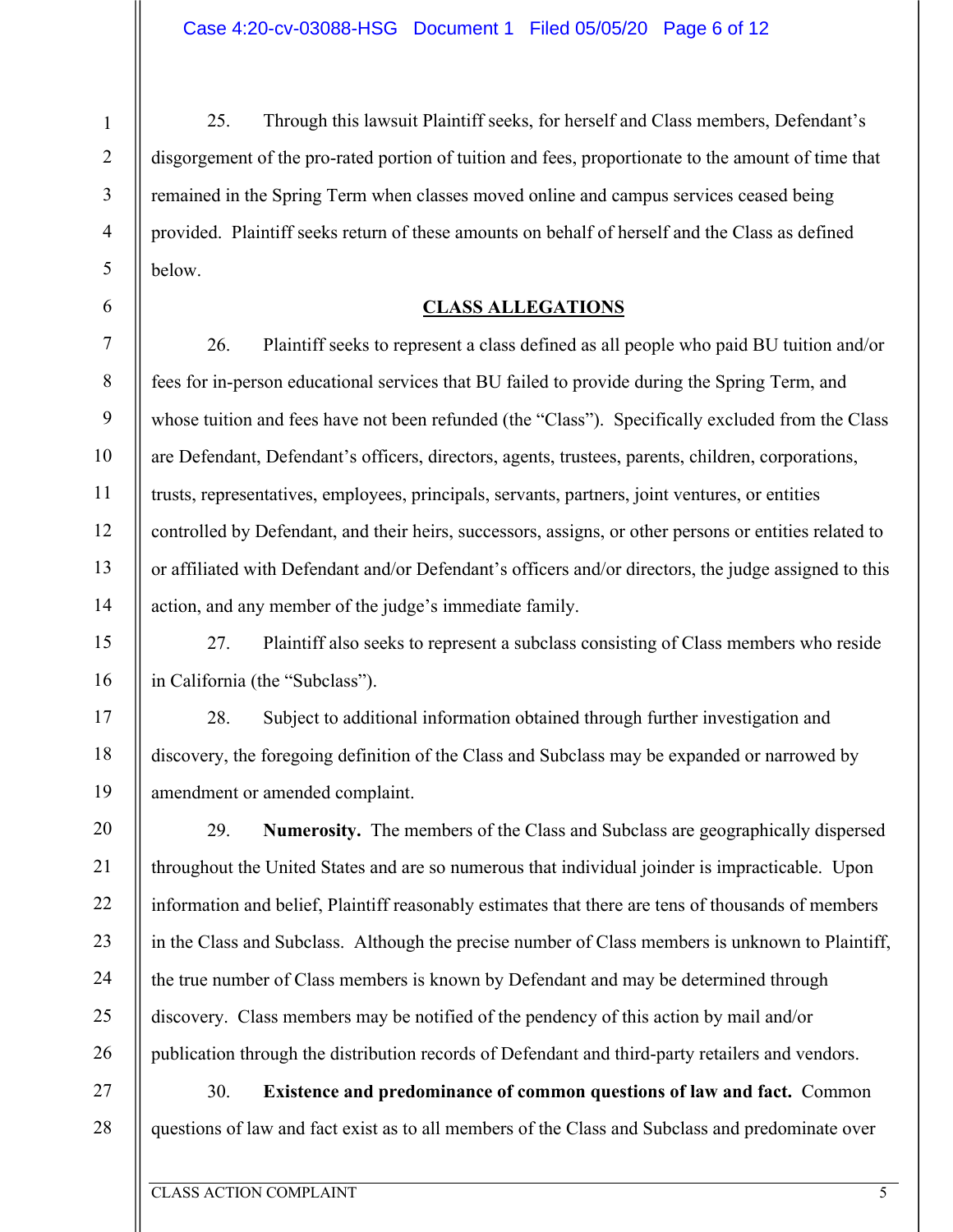## Case 4:20-cv-03088-HSG Document 1 Filed 05/05/20 Page 7 of 12

any questions affecting only individual Class members. These common legal and factual questions include, but are not limited to, the following:

| 3              | (a) | whether Defendant accepted money from Class and Subclass members in exchange                          |
|----------------|-----|-------------------------------------------------------------------------------------------------------|
| $\overline{4}$ |     | for the promise to provide services;                                                                  |
| 5              | (b) | whether Defendant has provided the services for which Class and Subclass members                      |
| 6              |     | contracted; and                                                                                       |
| $\tau$         | (c) | whether Class and Subclass members are entitled to a refund for that portion of the                   |
| 8              |     | tuition and fees that was contracted for services that Defendant did not provide.                     |
| 9              | (d) | whether Defendant has unlawfully converted money from Plaintiff, the Class and                        |
| 10             |     | Subclass; and                                                                                         |
| 11             | (d) | whether Defendant is liable to Plaintiff, the Class, and Subclass for unjust                          |
| 12             |     | enrichment.                                                                                           |
| 13             | 31. | Typicality. Plaintiff's claims are typical of the claims of the other members of the                  |
| 14             |     | Class in that, among other things, all Class and Subclass members were similarly situated and were    |
| 15             |     | comparably injured through Defendant's wrongful conduct as set forth herein. Further, there are       |
| 16             |     | no defenses available to Defendants that are unique to Plaintiff.                                     |
| 17             | 32. | Adequacy of Representation. Plaintiff will fairly and adequately protect the                          |
| 18             |     | interests of the Class and Subclass. Plaintiff has retained counsel that is highly experienced in     |
| 19             |     | complex consumer class action litigation, and Plaintiff intends to vigorously prosecute this action   |
| 20             |     | on behalf of the Class and Subclass. Furthermore, Plaintiff has no interests that are antagonistic to |
| 21             |     | those of the Class or Subclass.                                                                       |
| 22             | 33. | <b>Superiority.</b> A class action is superior to all other available means for the fair and          |
| 23             |     | efficient adjudication of this controversy. The damages or other financial detriment suffered by      |
| 24             |     | individual Class and Subclass members are relatively small compared to the burden and expense of      |
| 25             |     | individual litigation of their claims against Defendant. It would, thus, be virtually impossible for  |
| 26             |     | the Class or Subclass on an individual basis, to obtain effective redress for the wrongs committed    |
| 27             |     | against them. Furthermore, even if Class or Subclass members could afford such individualized         |
| 28             |     | litigation, the court system could not. Individualized litigation would create the danger of          |
|                |     |                                                                                                       |

1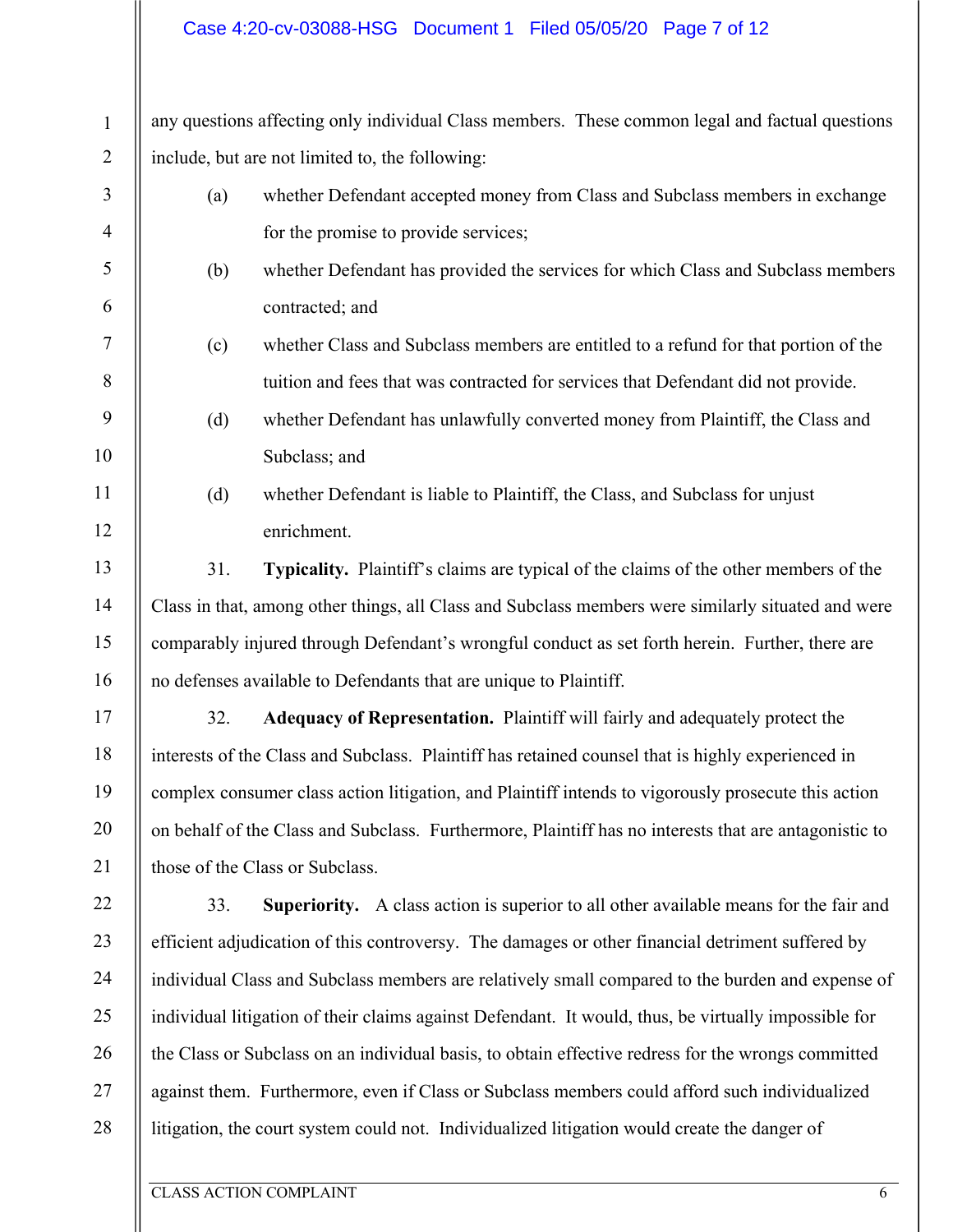### Case 4:20-cv-03088-HSG Document 1 Filed 05/05/20 Page 8 of 12

inconsistent or contradictory judgments arising from the same set of facts. Individualized litigation would also increase the delay and expense to all parties and the court system from the issues raised by this action. By contrast, the class action device provides the benefits of adjudication of these issues in a single proceeding, economies of scale, and comprehensive supervision by a single court, and presents no unusual management difficulties under the circumstances.

- 6 7 8 9 10 11 12 13 14 34. In the alternative, the Class and Subclass may also be certified because: (a) the prosecution of separate actions by individual Class and Subclass members would create a risk of inconsistent or varying adjudications with respect to individual Class members that would establish incompatible standards of conduct for the Defendant; (b) the prosecution of separate actions by individual Class and Subclass members would create a risk of adjudications with respect to them that would, as a practical matter, be dispositive of the interests of other Class members not parties to the adjudications, or substantially impair or impede their ability to protect their interests; and/or
	- (c) Defendant has acted or refused to act on grounds generally applicable to the Class as a whole, thereby making appropriate final declaratory and/or injunctive relief with respect to the members of the Class as a whole.

### **COUNT I Breach of Contract (On Behalf of the Class and Subclass)**

35. Plaintiff hereby incorporates by reference the allegations contained in all preceding paragraphs of this complaint.

22 23 36. Plaintiff brings this claim individually and on behalf of the members of the Class and Subclass against Defendants.

24 25 37. Through the admission agreement and payment of tuition and fees, Plaintiff and each member of the Class and Subclass entered into a binding contract with Defendant.

26 27 28 38. As part of the contract, and in exchange for the aforementioned consideration, Defendant promised to provide certain services, all as set forth above. Plaintiff, Class, and Subclass members fulfilled their end of the bargain when they paid monies due for the Spring

1

2

3

4

5

15

16

17

18

19

20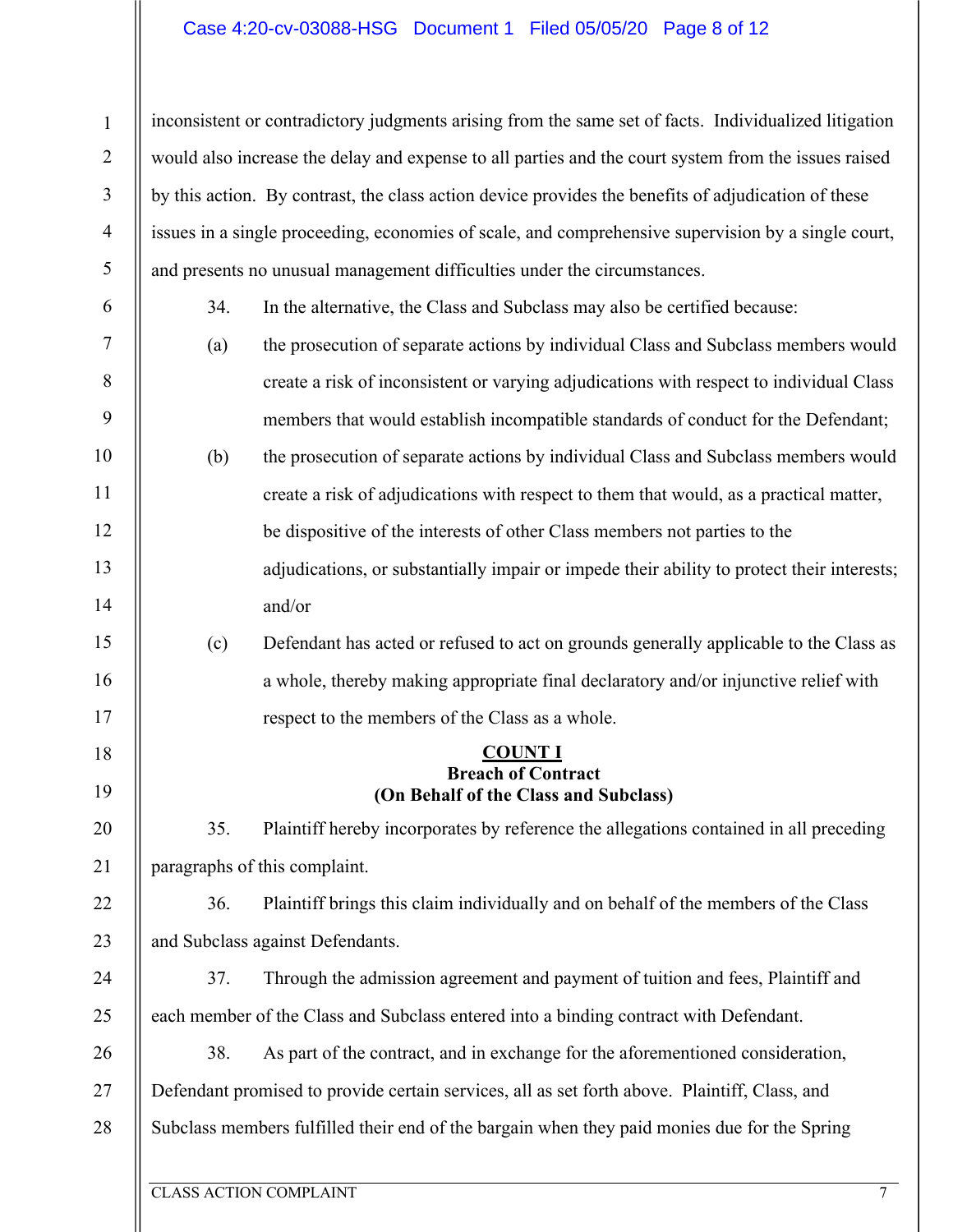### Case 4:20-cv-03088-HSG Document 1 Filed 05/05/20 Page 9 of 12

Term. Tuition for the Spring Term was intended to cover in-person educational services from January through May 2020. In exchange for tuition monies paid, Class and Subclass members were entitled to in-person educational services through the end of the Spring Term.

39. Defendant has failed to provide the contracted for services and has otherwise not performed under the contract as set forth above. Defendant has retained monies paid by Plaintiff and the Class for their Spring Term tuition and fees, without providing them the benefit of their bargain.

40. Plaintiff and members of the Class and Subclass have suffered damage as a direct and proximate result of Defendant's breach, including but not limited to being deprived of the education, experience, and services to which they were promised and for which they have already paid.

12 13 14 15 16 17 41. As a direct and proximate result of Defendant's breach, Plaintiff, the Class, and Subclass are entitled to damages, to be decided by the trier of fact in this action, to include but no be limited to reimbursement of certain tuition, fees, and other expenses that were collected by Defendant for services that Defendant has failed to deliver. Defendant should return the pro-rated portion of any Spring Term tuition and fees for education services not provided since BU shut down on March 17, 2020.

42. Defendant's performance under the contract is not excused due to COVID-19. Indeed, Defendant should have refunded the pro-rated portion of any education services not provided. Even if performance was excused or impossible, Defendant would nevertheless be required to return the funds received for services it will not provide.

### **COUNT II Unjust Enrichment (On Behalf of the Class and Subclass)**

43. Plaintiff hereby incorporates by reference the allegations contained in all preceding paragraphs of this complaint.

26 27 44. Plaintiff brings this claim individually and on behalf of the members of the Class and Subclass against Defendant.

28

1

2

3

4

5

6

7

8

9

10

11

18

19

20

21

22

23

24

25

45. Plaintiff and members of the Class and Subclass conferred a benefit on Defendant in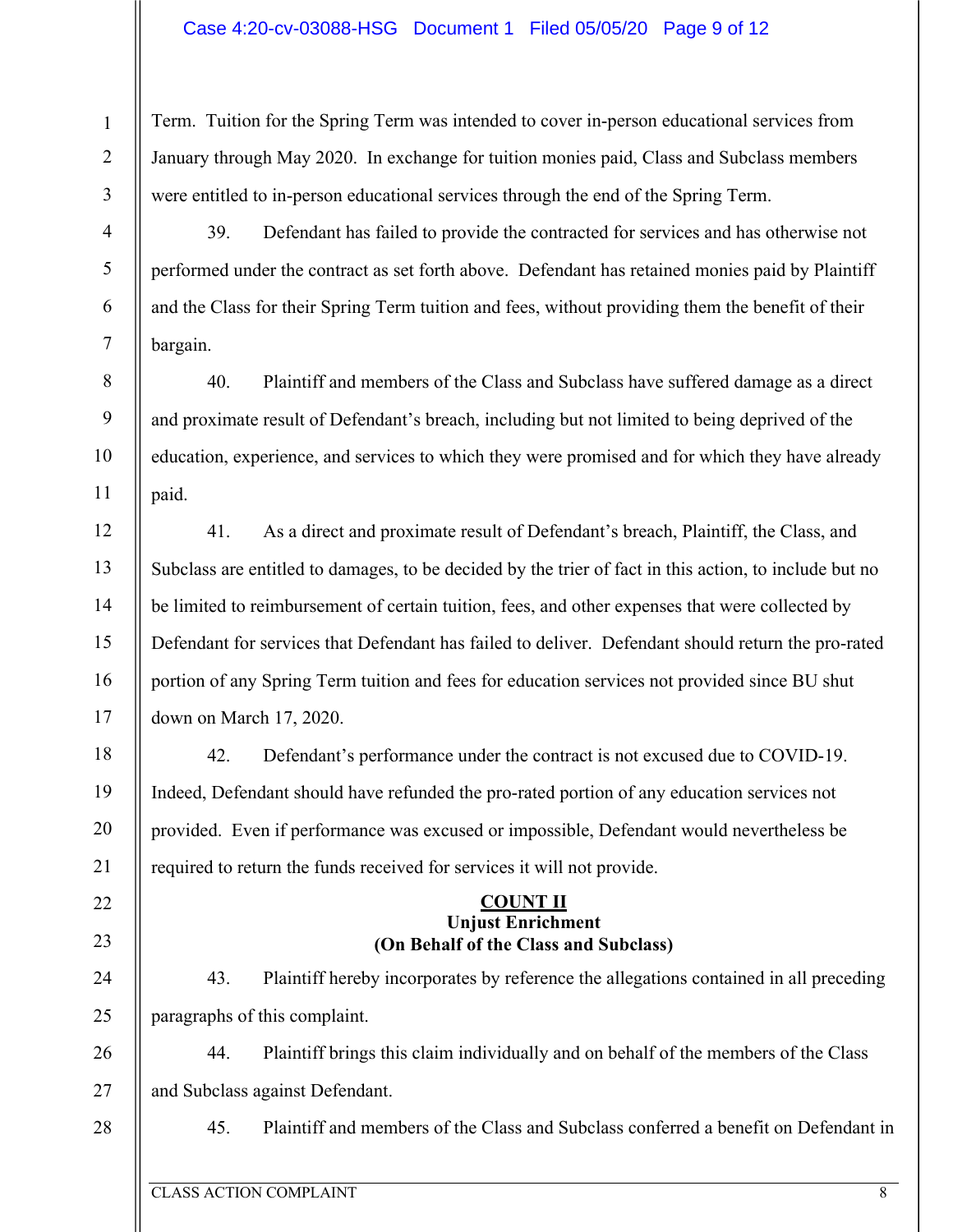### Case 4:20-cv-03088-HSG Document 1 Filed 05/05/20 Page 10 of 12

1 2 3 4 5 6 7 8 9 10 11 12 13 14 15 16 17 18 19 20 21 22 23 24 25 26 27 28 the form of monies paid for Spring Term tuition and other fees in exchange for certain service and promises. Tuition for Spring Term was intended to cover in-person educational services from January through May 2020. In exchange for tuition monies paid, Class members were entitled to in-person educational services through the end of the Spring Term. 46. Defendant voluntarily accepted and retained this benefit by accepting payment. 47. Defendant has retained this benefit, even though Defendant has failed to provide the education, experience, and services for which the tuition and fees were collected, making Defendant's retention unjust under the circumstances. Accordingly, Defendant should return the pro-rated portion of any Spring Term tuition and fees for education services not provided since BU shut down on March 17, 2020. 48. It would be unjust and inequitable for Defendant to retain the benefit, and Defendant should be required to disgorge this unjust enrichment. **COUNT III Conversion (On Behalf of the Class and Subclass)** 49. Plaintiff hereby incorporates by reference the allegations contained in all preceding paragraphs of this complaint. 50. Plaintiff brings this claim individually and on behalf of the members of the Class and Subclass against Defendant. 51. Plaintiff and members of the Class and Subclass have an ownership right to the inperson educational services they were supposed to be provided in exchange for their Spring Term tuition and fee payments to Defendant. 52. Defendant intentionally interfered with the rights of Plaintiff, the Class, and Subclass when it moved all classes to an online format and discontinued in-person educational services for which tuition and fees were intended to pay. 53. Plaintiff and members of the Class and Subclass demand the return of the pro-rated portion of any Spring Term tuition and fees for education services not provided since BU shut down on March 17, 2020.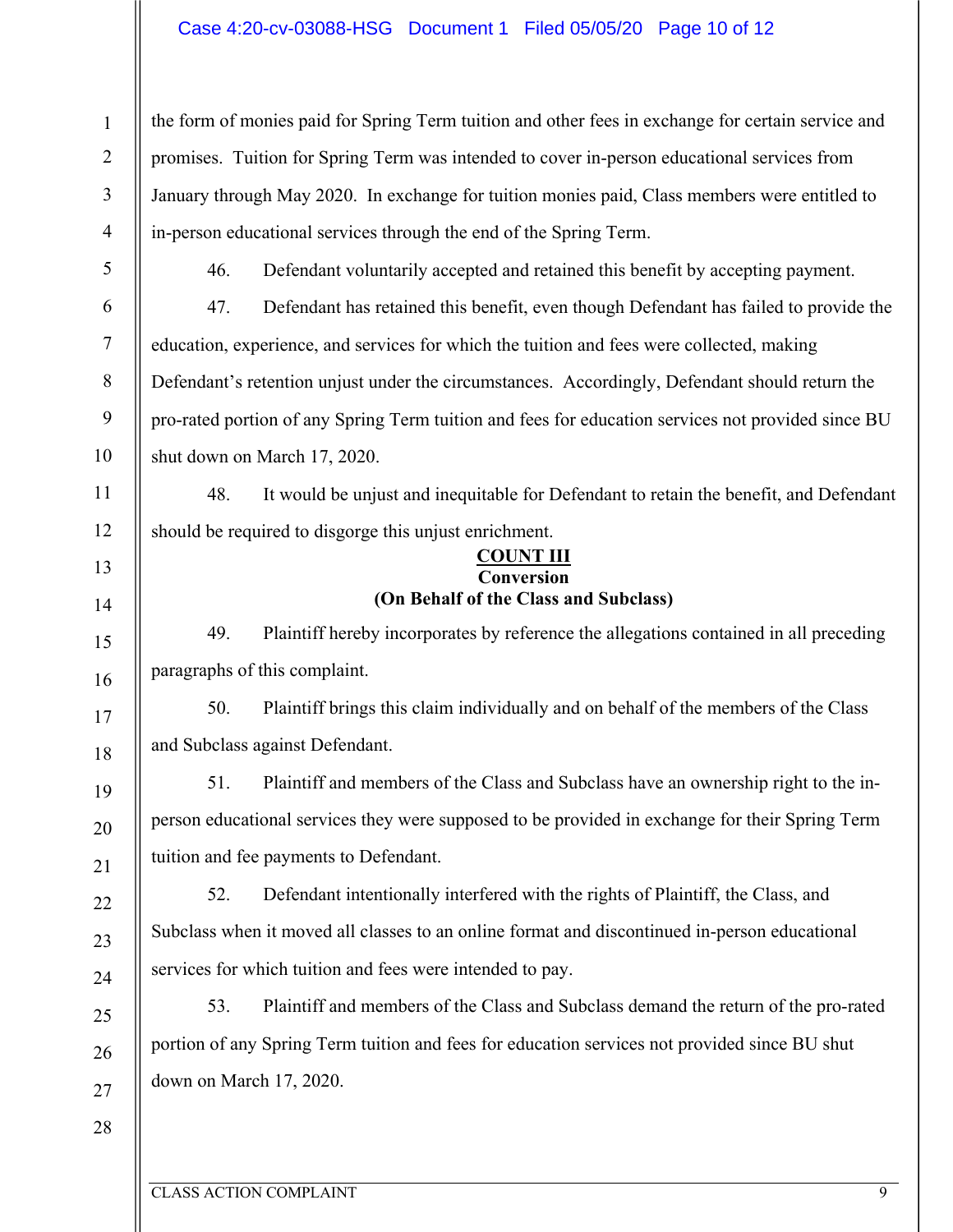| $\mathbf{1}$   | Defendant's retention of the fees paid by Plaintiff and members of the Class and<br>54.            |                                                                                                                                                       |  |  |  |  |  |  |
|----------------|----------------------------------------------------------------------------------------------------|-------------------------------------------------------------------------------------------------------------------------------------------------------|--|--|--|--|--|--|
| $\overline{2}$ | Subclass without providing the educational services for which they paid, deprived Plaintiff, Class |                                                                                                                                                       |  |  |  |  |  |  |
| $\mathfrak{Z}$ | and Subclass members of the benefits for which the tuition and fees paid.                          |                                                                                                                                                       |  |  |  |  |  |  |
| $\overline{4}$ | 55.<br>This interference with the services for which Plaintiff and members of the Class and        |                                                                                                                                                       |  |  |  |  |  |  |
| $\mathfrak{S}$ | Subclass paid damaged Plaintiff and Class members in that they paid tuition and fees for services  |                                                                                                                                                       |  |  |  |  |  |  |
| 6              | that will not be provided.                                                                         |                                                                                                                                                       |  |  |  |  |  |  |
| 7              | 56.                                                                                                | Plaintiff, Class, and Subclass members are entitled to the return of pro-rated portion                                                                |  |  |  |  |  |  |
| $\,8\,$        |                                                                                                    | of any Spring Term tuition and fees for education services not provided since BU shut down on                                                         |  |  |  |  |  |  |
| 9              | March 17, 2020.                                                                                    |                                                                                                                                                       |  |  |  |  |  |  |
| 10             |                                                                                                    | <b>PRAYER FOR RELIEF</b>                                                                                                                              |  |  |  |  |  |  |
| 11             |                                                                                                    | WHEREFORE, Plaintiff, individually and on behalf of all others similarly situated, seek                                                               |  |  |  |  |  |  |
| 12             | judgment against Defendant, as follows:                                                            |                                                                                                                                                       |  |  |  |  |  |  |
| 13             | (a)                                                                                                | For an order certifying the Class and Subclass under Rule 23 of the Federal                                                                           |  |  |  |  |  |  |
| 14             |                                                                                                    | Rules of Civil Procedure and naming Plaintiff as representative of the Class<br>and Plaintiff's attorneys as Class Counsel to represent the Class and |  |  |  |  |  |  |
| 15             |                                                                                                    | Subclass;                                                                                                                                             |  |  |  |  |  |  |
| 16             | (b)                                                                                                | For an order finding in favor of Plaintiff and the Class and Subclass on all                                                                          |  |  |  |  |  |  |
| 17             |                                                                                                    | counts asserted herein;                                                                                                                               |  |  |  |  |  |  |
| 18             | (c)                                                                                                | For compensatory and punitive damages in amounts to be determined by the<br>Court and/or jury;                                                        |  |  |  |  |  |  |
| 19             | (d)                                                                                                | For prejudgment interest on all amounts awarded;                                                                                                      |  |  |  |  |  |  |
| 20             | (e)                                                                                                | For an order of restitution and all other forms of equitable monetary relief;                                                                         |  |  |  |  |  |  |
| 21             |                                                                                                    |                                                                                                                                                       |  |  |  |  |  |  |
| 22             | (f)                                                                                                | For injunctive relief as pleaded or as the Court may deem proper; and                                                                                 |  |  |  |  |  |  |
| 23             | (g)                                                                                                | For an order awarding Plaintiff and the Class and Subclass their reasonable<br>attorneys' fees and expenses and costs of suit.                        |  |  |  |  |  |  |
| 24             |                                                                                                    | <b>DEMAND FOR TRIAL BY JURY</b>                                                                                                                       |  |  |  |  |  |  |
| 25             |                                                                                                    | Pursuant to Federal Rule of Civil Procedure 38(b), Plaintiff demands a trial by jury of any                                                           |  |  |  |  |  |  |
| 26             |                                                                                                    | and all issues in this action so triable of right.                                                                                                    |  |  |  |  |  |  |
| 27             |                                                                                                    |                                                                                                                                                       |  |  |  |  |  |  |
| 28             |                                                                                                    |                                                                                                                                                       |  |  |  |  |  |  |
|                |                                                                                                    |                                                                                                                                                       |  |  |  |  |  |  |

 $\overline{\phantom{a}}$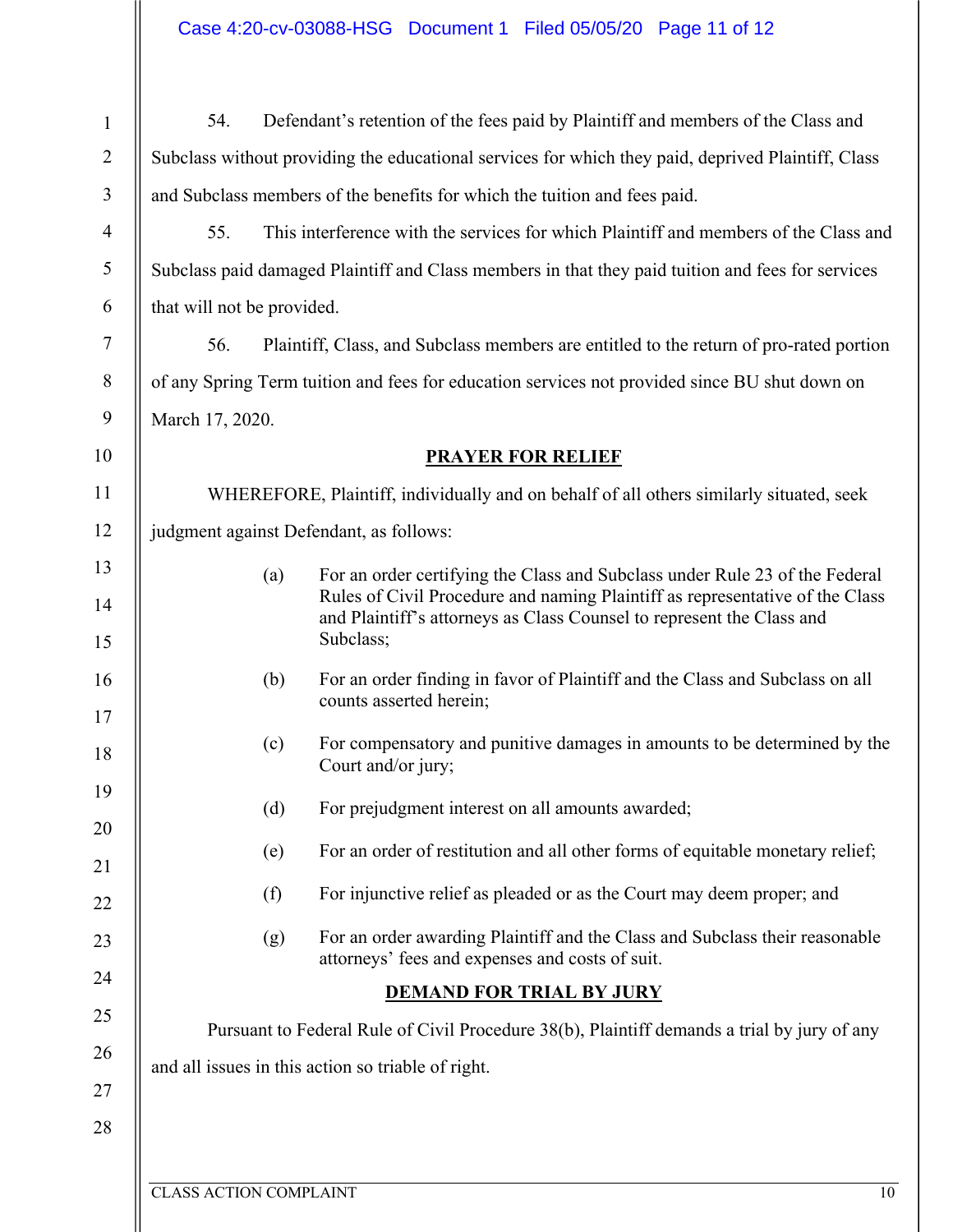|                  |                               | Case 4:20-cv-03088-HSG Document 1 Filed 05/05/20 Page 12 of 12                        |    |
|------------------|-------------------------------|---------------------------------------------------------------------------------------|----|
| $\mathbf{1}$     | Dated: May 5, 2020            | <b>BURSOR &amp; FISHER, P.A.</b>                                                      |    |
| $\overline{2}$   |                               | By: /s/L. Timothy Fisher                                                              |    |
| $\mathfrak{Z}$   |                               | L. Timothy Fisher (State Bar No. 191626)<br>1990 North California Blvd., Suite 940    |    |
| $\overline{4}$   |                               | Walnut Creek, CA 94596                                                                |    |
| 5                |                               | Telephone: (925) 300-4455<br>Facsimile: (925) 407-2700<br>E-mail: ltfisher@bursor.com |    |
| 6                |                               | <b>BURSOR &amp; FISHER, P.A.</b>                                                      |    |
| $\tau$           |                               | Sarah N. Westcot (State Bar No. 264916)<br>2665 S. Bayshore Dr., Suite 220            |    |
| $\,8\,$          |                               | Miami, FL 33133-5402                                                                  |    |
| $\boldsymbol{9}$ |                               | Telephone: (305) 330-5512<br>Facsimile: (305) 676-9006<br>E-Mail: swestcot@bursor.com |    |
| 10<br>11         |                               |                                                                                       |    |
| 12               |                               | <b>Attorneys for Plaintiff</b>                                                        |    |
| 13               |                               |                                                                                       |    |
| 14               |                               |                                                                                       |    |
| 15               |                               |                                                                                       |    |
| 16               |                               |                                                                                       |    |
| 17               |                               |                                                                                       |    |
| 18               |                               |                                                                                       |    |
| 19               |                               |                                                                                       |    |
| $20\,$           |                               |                                                                                       |    |
| 21               |                               |                                                                                       |    |
| $22\,$           |                               |                                                                                       |    |
| 23               |                               |                                                                                       |    |
| 24               |                               |                                                                                       |    |
| $25\,$           |                               |                                                                                       |    |
| 26               |                               |                                                                                       |    |
| $27\,$           |                               |                                                                                       |    |
| $28\,$           |                               |                                                                                       |    |
|                  |                               |                                                                                       |    |
|                  | <b>CLASS ACTION COMPLAINT</b> |                                                                                       | 11 |